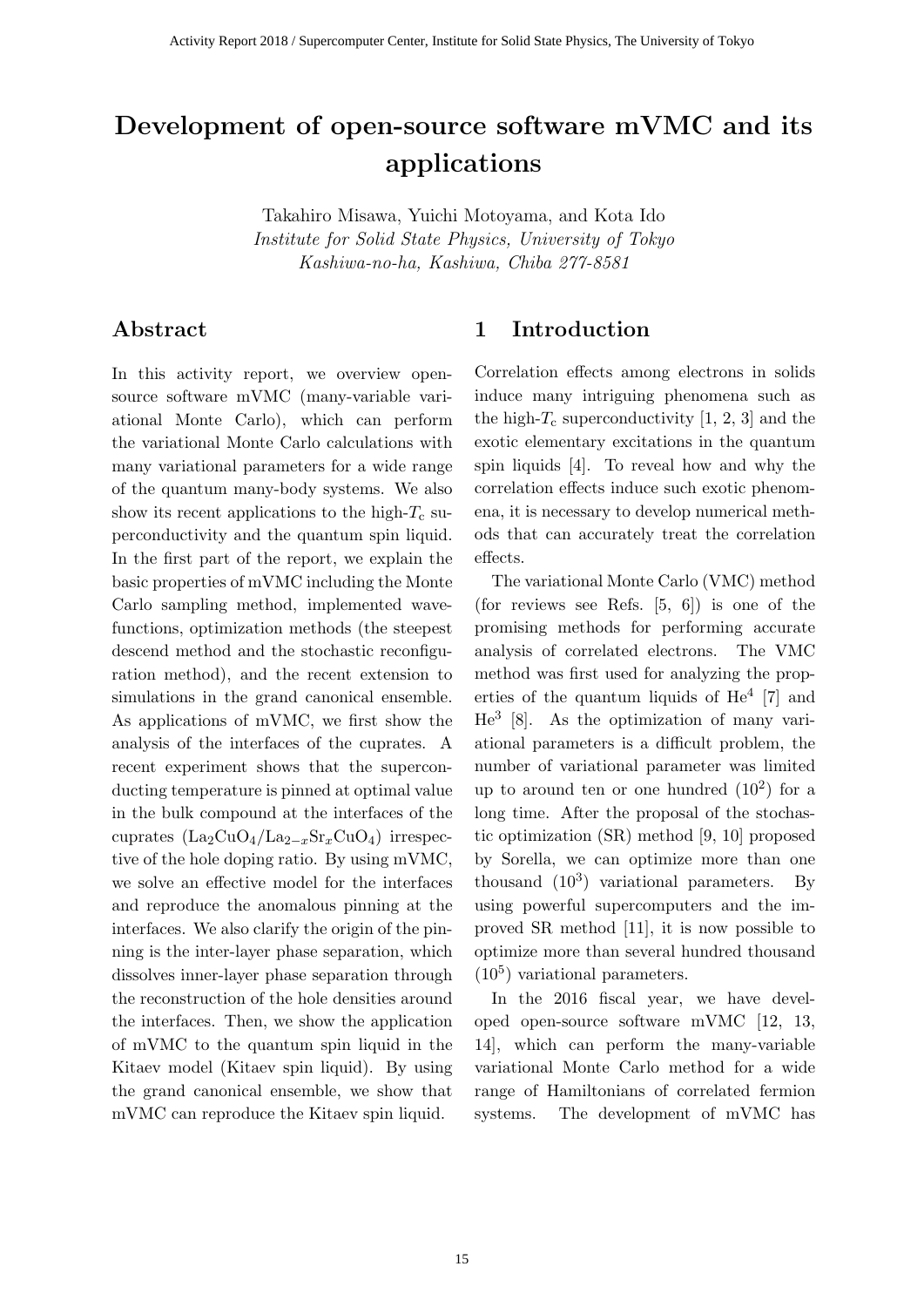been supported by "Project for advancement of software usability in materials science (PASMS)" [15], which is managed by the center of the supercomputer at Institute for Solid State Physics. We note that the code of mVMC [16, 17] was originally written by Daisuke Tahara, who was a graduate student in Imada group in the University of Tokyo. Based on his code, several people including authors have improved and added new functions in mVMC.

In the past decade, mVMC has been applied to a wide range of quantum many-body systems such as the frustrated Heisenberg models [18, 19], the Hubbard models at half filling [16, 17], the doped Hubbard models [16, 20, 21, 22], and the Kondo-lattice models [23, 24]. mVMC has also been applied to more realistic Hamiltonians such as ab initio low-energy Hamiltonians for the iron-based superconductors [25, 26, 27, 28], the organic conductor [29], and the cuprates [30, 31]. As we show later, mVMC has been applied to the interfaces of cuprates (multi-layer Hubbard model) [32]. It is also possible to apply mVMC to the spinorbit coupled systems including the Kitaev spin liquid [33, 34, 35, 36] and the systems with electron-phonon couplings [37, 38]. Furthermore, recent studies reveal that mVMC can be used for the non-equilibrium calculations [39, 40] and the finite-temperature calculations [41].

In this activity report, we briefly explain the basic properties of mVMC and its recent applications to strongly correlated electron systems. This report is organize as follows: In Sec. 2, we detail the models that can be treated by mVMC, Monte Carlo sampling method, wavefunctions implemented in mVMC, and optimization methods. We also describe the recent implementation of the grand canonical ensemble in mVMC in Sec. 2.5. In Sec. 3, we show applications of mVMC to the interfaces of the cuprates [32], and the Kitaev model [36]. Section 4 is devoted for summary and discussions.

# **2 Basic of mVMC**

In this section, we describe the models that can be treated by mVMC, Monte Carlo sampling in the VMC method, and the wavefunctions implemented in mVMC. We detail the stochastic reconfiguration method, which enables us to optimize many variational parameters. We also explain how to perform VMC simulations in the grand canonical ensemble, which has been recently implemented in mVMC. We note that VMC simulations in the grand canonical ensemble cannot be performed in the released version, which will be available in near future.

### **2.1 Model**

By using mVMC, users can treat the general Hamiltonians defined as

$$
\mathcal{H} = \mathcal{H}_T + \mathcal{H}_I, \tag{1}
$$

$$
\mathcal{H}_T = -\sum_{I,J} t_{IJ} c_I^{\dagger} c_J, \qquad (2)
$$

$$
\mathcal{H}_{\mathcal{I}} = \sum_{I,J,K,L} \mathcal{I}_{IJKL} c_I^{\dagger} c_J c_K^{\dagger} c_L, \tag{3}
$$

where capital characters *I, J, K, L* denote the site indices including the spin degrees of freedom  $(\sigma = \uparrow \text{or } \downarrow)$ , i.e.,  $I = (i, \sigma)$ , where *i* represents the *i*th site. Here,  $c_I^{\dagger}$  ( $c_I$ ) is the creation (annihilation) operator of an electron on site *I*. This Hamiltonian includes the arbitrary one-body transfers and two-body interactions in the particle-conserved systems. General one-body potential *tIJ* represents the hopping between site *I* and site *J*. General two-body interaction  $\mathcal{I}_{IJKL}$  represents the interaction which annihilates a particle at site *J* and a particle at site *L*, and creates a particle at site *I* and a particle at site *K*.

As a special case of the general Hamiltonian defined in Eq. (3), we can treat the localized spin Hamiltonian such as the Heisenberg model by prohibiting the doubly occupied sites and the vacancy sites in the Monte Carlo samplings. It is also possible to treat the Kondo-lattice model, where the localized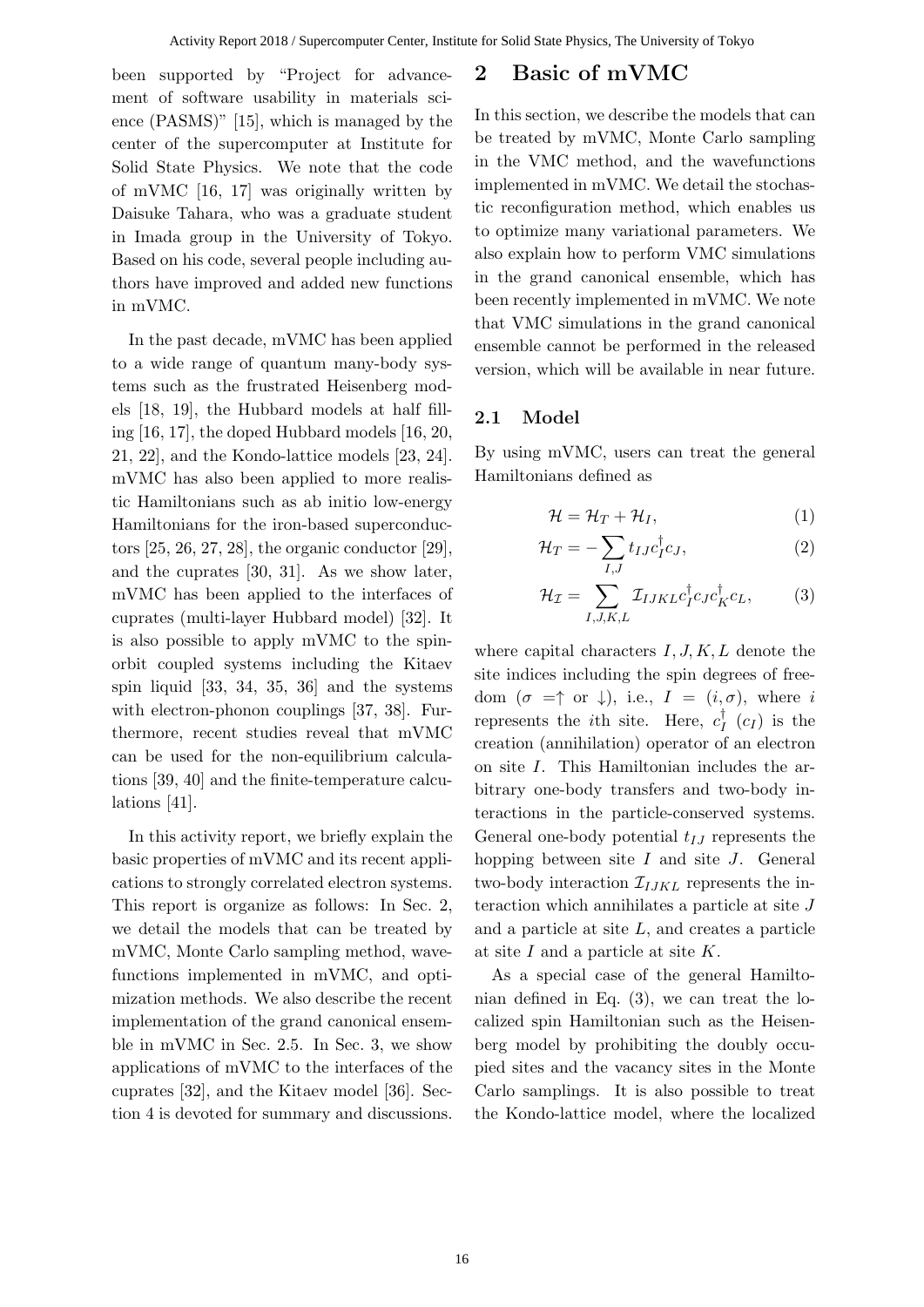spins and itinerant electrons coexist. We note the spinless-fermion models can be treated by restricting Monte Carlo samplings in the fully polarized states (e.g., samplings only in  $\sigma = \uparrow$ states).

Users of mVMC can perform VMC calculations by preparing one input file whose length is typically less 10 lines for the standard models such as the Hubbard model and the Heisenberg model. Details of user interfaces are shown in Ref. [14]. Tutorials for mVMC and some script files for the standard models can be found in the GitHub repository (mVMC-tutorial) [42].

### **2.2 Monte Carlo sampling**

Here, we explain how the Markov-chain Monte Carlo sampling is used in the VMC method. In the VMC method, the expectation value of the physical quantities *A* is expressed by

$$
\langle A \rangle = \frac{\langle \psi | A | \psi \rangle}{\langle \psi | \psi \rangle} = \sum_{x} \frac{\langle \psi | A | x \rangle \langle x | \psi \rangle}{\langle \psi | \psi \rangle}
$$

$$
= \sum_{x} \rho(x) \frac{\langle \psi | A | x \rangle}{\langle \psi | x \rangle}, \tag{4}
$$

$$
\rho(x) = \frac{|\langle x|\psi\rangle|^2}{\langle \psi|\psi\rangle},\tag{5}
$$

where  $|\psi\rangle$  is a many-body wavefunction and  $|x\rangle$ denotes a complete basis such as the real-space configuration.

From Eq. (4), by performing the Markovchain Monte Carlo sampling with respect to the weight  $\rho(x)$ , i.e., by generating the realspace configurations according to the weight  $\rho(x)$  iteratively, we can evaluate  $\langle A \rangle$  as

$$
\langle A \rangle \sim \frac{1}{N_{\rm MC}} \sum_{x} \frac{\langle \psi | A | x \rangle}{\langle \psi | x \rangle},\tag{6}
$$

where  $N_{MC}$  is the number of Monte Carlo samplings. It should be noted that the  $\rho(x)$  is obviously positive definitive and the infamous sign problem never appears in the VMC method. In mVMC, we use the Mersenne twister [43] for generating pseudo random numbers.

### **2.3 Wavefunction**

Wavefunctions implemented in mVMC are given as

$$
|\psi\rangle = \mathcal{PL}|\phi_{\text{Pf}}\rangle,\tag{7}
$$

where  $|\phi_{\text{Pf}}\rangle$  denotes the pair-product wavefunctions,  $\mathcal L$  denotes the quantum-number projectors such as the total-spin and the momentum projections, and *P* denotes the correlation factors such as the Gutzwiller and the Jastrow factors.

Because the details of the quantum-number projectors and the correlation factors are shown in Ref. [14], in this report, we only explain the several variations of the pair-product wavefunction  $|\phi_{\text{Pf}}\rangle$ . The general form of the pair-product wavefunction is given as

$$
|\phi_{\rm Pf}\rangle = |\phi_{\rm GC}\rangle = \exp\left[\sum_{I,J} F_{IJ} c_I^{\dagger} c_J^{\dagger}\right] |0\rangle, \quad (8)
$$

where  $F_{IJ}$  is treated as the variational parameters. This is nothing but the generalized Bardeen-Cooper-Schrieffer (BCS) wavefunctions, which include both singlet and triplet pairings. The inner product between  $|\phi_{\rm GC}\rangle$  and  $|x\rangle$  is represented as the Pfaffian of a skew-symmetric matrix constructed from the pairing  $F_{IJ}$ , which is detailed in Sec. 2.5. Although it is possible to directly treat the general form of the pair-product wavefunction, there is no necessary to use  $|\phi_{\rm GC}\rangle$  for particlenumber conserved systems. In other words, we need to employ  $|\phi_{\rm GC}\rangle$  only when the particlenumber conservation is explicitly broken in target Hamiltonians.

To treat particle-number conserved systems efficiently, we often use the particle-number fixed wavefunctions defined as

$$
|\phi_{\rm Pf}\rangle = |\phi_{\rm SGC}\rangle = \left[\sum_{I,J} F_{IJ} c_I^{\dagger} c_J^{\dagger}\right]^{N_e/2} |0\rangle, \tag{9}
$$

where  $N_e$  is the particle number. Furthermore, for systems where the total value of  $S^z$  is fixed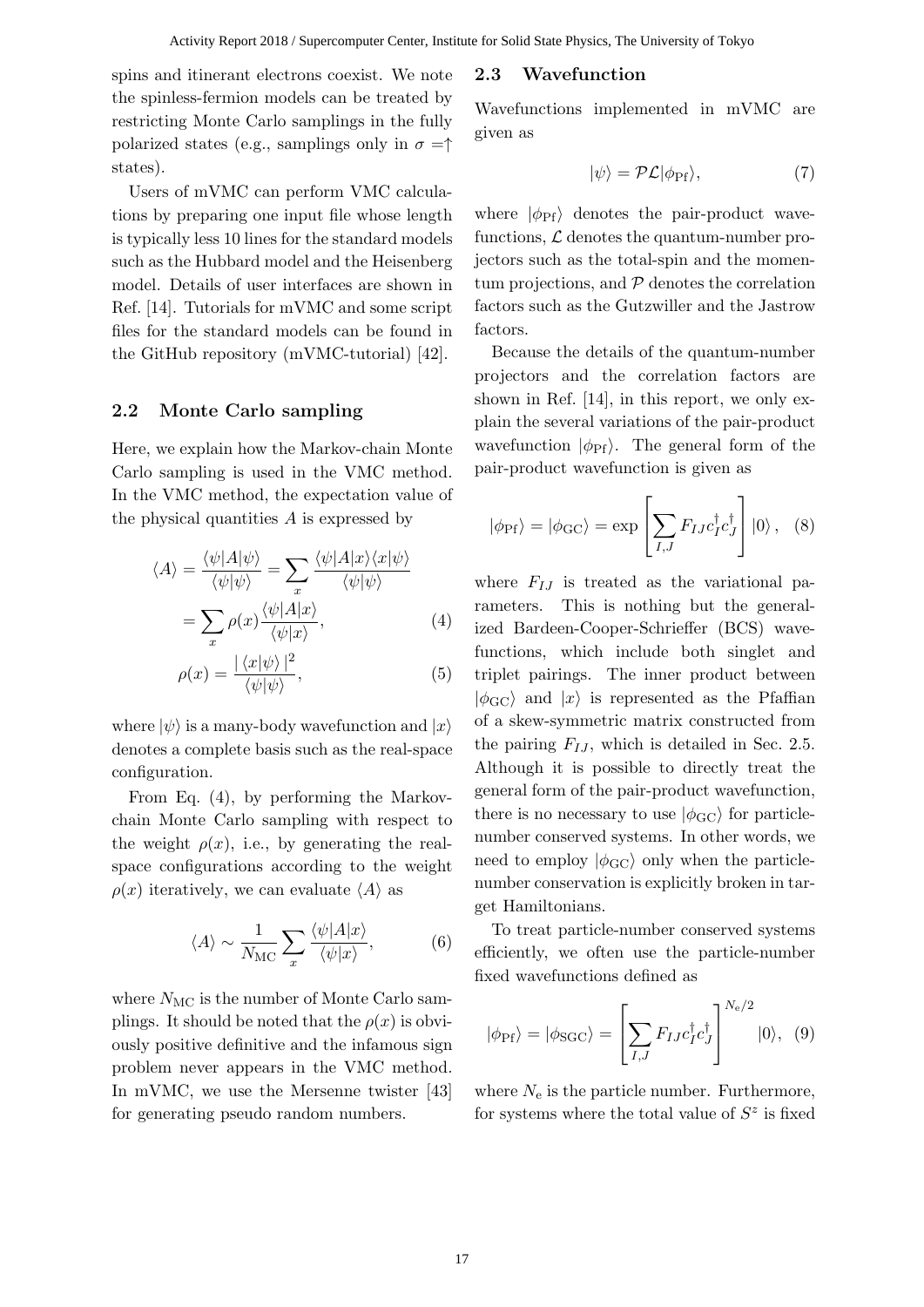to 0, we can use the anti-parallel Pfaffian wavefunction defined as

$$
|\phi_{\rm Pf}\rangle = |\phi_{\rm AP-Pf}\rangle = \left[\sum_{i,j} f_{ij} c_{i\uparrow}^{\dagger} c_{j\downarrow}^{\dagger}\right]^{N_{\rm e}/2} |0\rangle.
$$
\n(10)

Clearly, by employing the restriction on the total value of  $S^z$ , the number of variational parameters can be reduced. Thus, to reduce the numerical cost, it is better to impose the restrictions on the pair-product wavefunctions if it is possible.

#### **2.4 Optimization method**

The key procedure in the VMC method is how to optimize the variational parameters  $\alpha$  to lower the energy *E* according to the variational principle. As an optimization method, the general gradient method is often used, which is given as

$$
\Delta \alpha = \alpha_{\text{new}} - \alpha_{\text{old}} = -\eta X^{-1} g, \qquad (11)
$$

$$
g_k = \frac{\partial E}{\partial \alpha_k},\tag{12}
$$

where  $\eta$  is a small constant and X is matrix whose dimension is the number of variational parameters. If we choose the identity matrix as *X*, the optimization method is called the steepest decent (SD) method. As we show later, the SD method do not efficiently work for optimizing many variational parameters.

In the stochastic reconfiguration (SR) method [9, 10], we take *X* as the overlap matrix *S*, which is defined as

$$
S_{\alpha\beta} = \langle \bar{\psi}_{\alpha} | \bar{\psi}_{\beta} \rangle, \tag{13}
$$

$$
|\bar{\psi}_{\alpha}\rangle = \frac{\partial|\bar{\psi}\rangle}{\partial \alpha},\tag{14}
$$

$$
|\bar{\psi}\rangle = \frac{|\psi\rangle}{\sqrt{\langle\psi|\psi\rangle}}.\tag{15}
$$

As it is mentioned in the literature [14, 39, 41, 14, 44], the SR method is nothing but the imaginary-time evolution based on the timedependent variational principle. As we show later, the SR method works well for optimization of many-variational parameters. We note the natural gradient method [45] used in the field of the neural network is the same as the SR method (the overlap matrix is called natural gradient in the filed of the neural network).

In Fig. 1, we show the optimization processes by the SD method and the SR method by taking 4*×*4 Hubbard model as an example. For both the random initial state and the initial state made from the unrestricted Hartree-Fock (UHF) solutions, the SR results can reach the ground state faster than than the SD results. In our experience, for many variational parameters, the speed of the convergence by the SD method is always slower than the SR method.

#### **2.5 Grand canonical ensemble**

The present mVMC package can be applied to a wide range of quantum lattice models. However, only systems where the total number of the particles is fixed are applicable. Due to this restriction, we cannot treat Hamiltonians which does not conserve the number of the particles such as the BCS Hamiltonian.

Recently, we have implemented the new functionality to perform VMC simulations in the grand canonical ensemble (GCE). The employed mean-field part in the trial wavefunction [Eq. (7)] is the generalized BCS wavefunction *without* the particle-number projection, namely

$$
|\phi\rangle = \exp\left[\sum_{I,J} f_{IJ} c_I^{\dagger} c_J^{\dagger}\right] |0\rangle. \qquad (16)
$$

Here  $I = (i, \sigma)$  and the pairing  $f_{IJ}$  is treated as the variational parameters.

We generate Monte Carlo samples in the GCE by using Metropolis-Hastings algorithm. The acceptance probability  $p(x \rightarrow y)$  is defined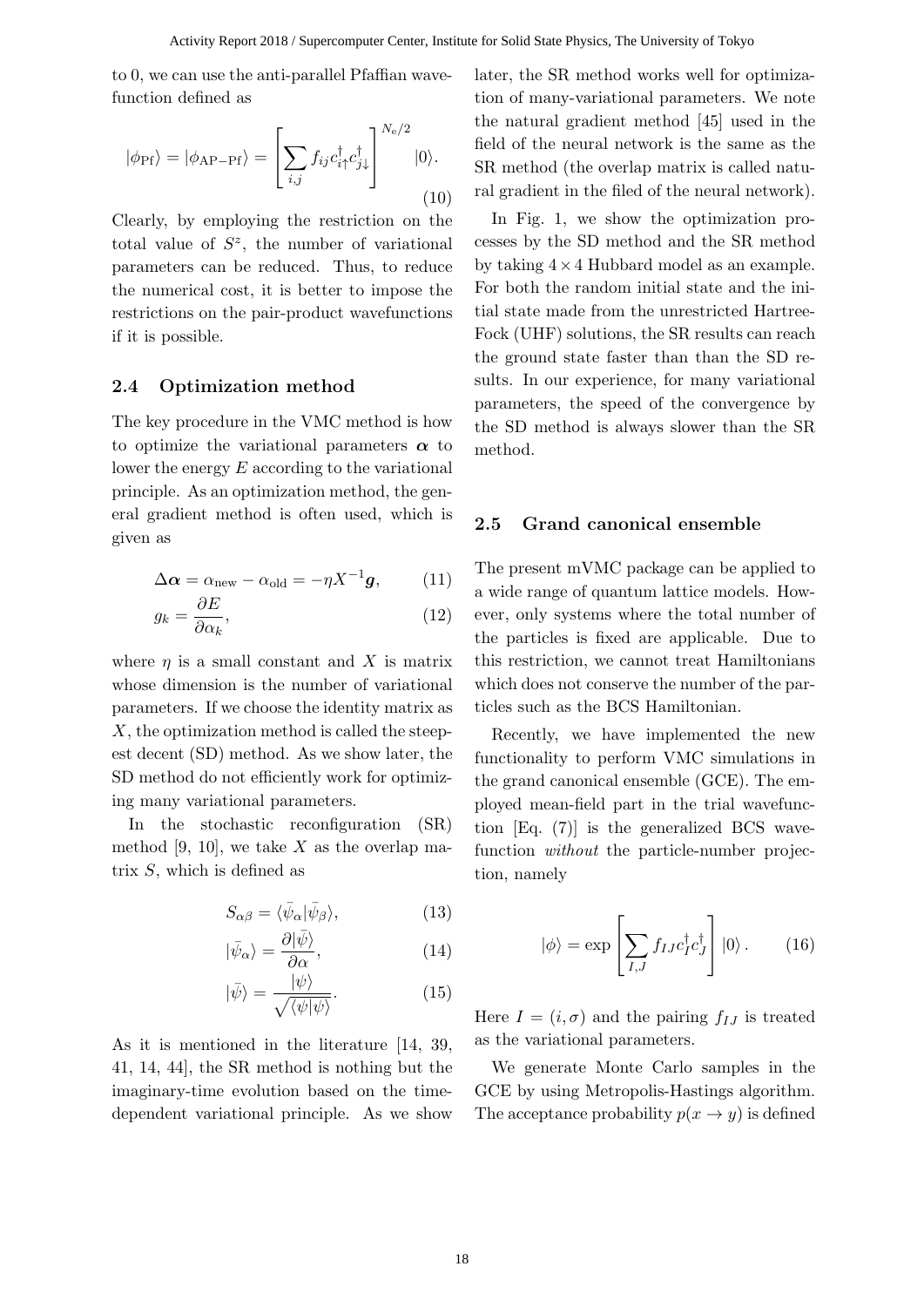

Figure 1: Optimization processes for 4*×*4 Hubbard model for  $U = 4$  and  $t = 1$  at half filling with periodic boundary conditions. The relative energy is defined as  $\Delta E = (E_{\text{mVMC}} E_{\text{exact}}/N_{\text{s}}$ , where  $E_{\text{mVMC}}$  ( $E_{\text{exact}}$ ) represents the energy obtained by mVMC (exact diagonalization). *N*<sup>s</sup> denotes the number of sites. We do not impose the sublattice structure in the variational parameters and the number of variational parameters are 266. Random (UHF) means that the initial state of the wavefunctions is prepared by random variational numbers (the UHF solution).

as

$$
p(x \to y) = \min\left(1, \left| \frac{P(y) \langle \phi | y \rangle}{P(x) \langle \phi | x \rangle} \right|^2 \frac{g(x|y)}{g(y|x)} \right),\tag{17}
$$

where  $g(y|x)$  is the proposal distribution for proposing a new configuration *y* from a given one *x* with the total number of the particles  $N_e = 2N$ . Although  $g(y|x)/g(x|y) = 1$  for systems with the fixed particle number, we should be careful to consider the ratio of the proposal distributions  $g(y|x)/g(x|y)$  when two particles is added or removed from the old configuration *x*. This is because the dimension of systems for  $2N \pm 2$  is different from that for 2*N*. For example, the ratio when a new configuration is generated by adding two particles is

$$
\frac{g(y|x)}{g(x|y)} = \frac{(2N_s - 2N)(2N_s - (2N + 1))}{(2N + 2)(2N + 1)}.\tag{18}
$$

The inner product between the BCS wavefunction  $|\phi\rangle$  and the real space configuration  $|x\rangle$  for  $N_e = 2N$  is given as

$$
\langle x|\phi\rangle = \text{Pf}[X],\tag{19}
$$

$$
X_{IJ} = f_{R_I R_J} - f_{R_J R_I}, \tag{20}
$$

$$
|x\rangle = c_{R_1}^{\dagger} \cdots c_{R_{2N}}^{\dagger} |0\rangle. \tag{21}
$$

Here, *X* is a skew symmetric matrix whose dimension is 2*N*. It is worth noting that even in the GCE, the fast update techniques for calculations of Pfaffian and inverse matrices can be used when a real-space configuration is updated by adding or removing two particles. In this report, we introduce the fast update scheme when the electron configuration  $|x\rangle$  is updated as  $|x'\rangle = c_{R_{2N+1}}^{\dagger} c_{R_{2N+2}}^{\dagger} |x\rangle$ . The skew symmetric matrix  $X'$  with the  $2N + 2$  dimension is described as

$$
X' = \begin{pmatrix} X & B \\ -B^T & C^{-1} \end{pmatrix}, \qquad (22)
$$
  

$$
B^T = -\begin{pmatrix} f_{R_1 R_{2N+1}} & \cdots & f_{R_{2N} R_{2N+1}} \\ f_{R_1 R_{2N+2}} & \cdots & f_{R_{2N} R_{2N+2}} \end{pmatrix}, \qquad (23)
$$

$$
C^{-1} = \begin{pmatrix} 0 & f_{R_{2N+1}R_{2N+2}} \\ f_{R_{2N+2}R_{2N+1}} & 0 \end{pmatrix}.
$$
\n(24)

By using the following lemma

$$
\begin{aligned} &\text{Pf}\left(\begin{array}{cc} A & B \\ -B^T & C^{-1} \end{array}\right) \\ &= \text{Pf}A \times \text{Pf}\left(C^{-1} + B^T A^{-1} B\right), \end{aligned} \tag{25}
$$

the new Pfaffian Pf*X′* can be described as

$$
PfX' = PfX \times PfD, \qquad (26)
$$

$$
D = C^{-1} + B^T A^{-1} B. \tag{27}
$$

Since Pf*X* and  $X^{-1}$  have been already known,  $2 \times 2$  skew symmetric matrix *D* can be easily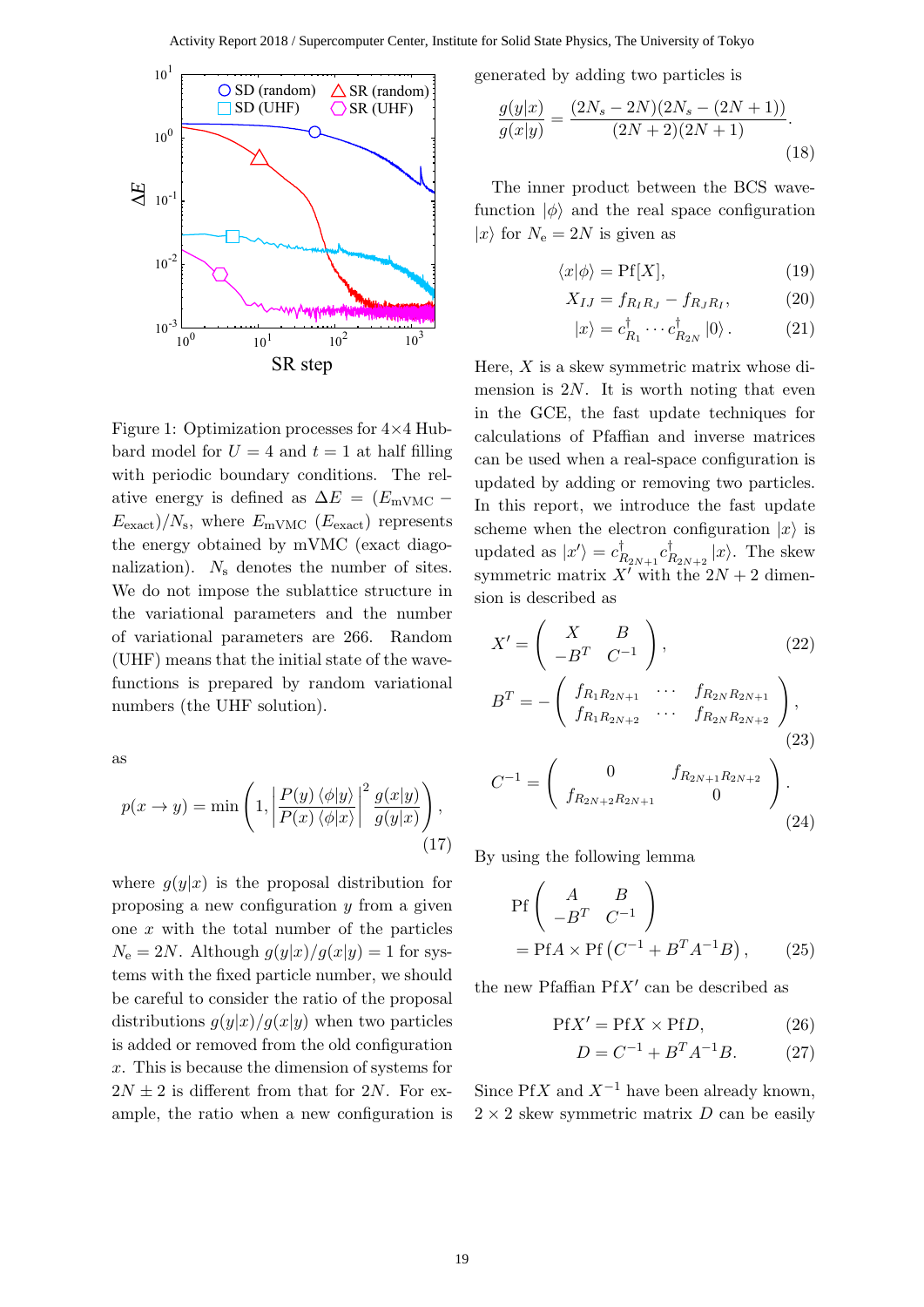computed and its numerical cost  $\mathcal{O}(N^2)$ . The inverse matrix *X′−*<sup>1</sup> is computed as

$$
X'^{-1} = \begin{pmatrix} X'^{-1} & X'^{-1} \\ X'^{-1} & X'^{-1} \\ X'^{-1} & X'^{-1} \\ \end{pmatrix},
$$
 (28)

$$
X_{11}^{\prime -1} = X^{-1} - X^{-1} BDB^T X^{-1},\qquad(29)
$$

$$
X_{12}^{\prime -1} = -X^{-1}BD^{-1},\tag{30}
$$

$$
X_{21}'^{-1} = D^{-1}B^T X^{-1},\tag{31}
$$

$$
X_{22}^{\prime -1} = D^{-1},\tag{32}
$$

from the LDU decomposition of *X′* defined in Eq. (22). The numerical cost for evaluation of  $X'^{-1}$  is  $\mathcal{O}(N^2)$ .

# **3 Applications**

In this section, we show applications of mVMC to the superconductivity at the interfaces of the cuprates [32] and the quantum spin liquid in the Kitaev model [36].

### **3.1 Application to interfaces of cuprates**

In the cuprates, it is well known that the high-*T*<sup>c</sup> superconductivity appears by doping carriers into the Mott insulators. Although there are many families of cuprates, it is common that the critical temperatures of superconductivity show dome-like structures as a function of the doping rates [1, 2, 3] as shown in Fig. 2(a). In other words, it is the *common sense* that the critical temperatures are optimized at the specific doping rate.

Recent experiment of the cuprates interfaces by the Božović group [46], however, challenges the common sense in the cuprates. In the experiment, they make the clean interfaces (La2CuO4/La2*−x*Sr*x*CuO4) between the insulating mother compounds of the cuprates  $(La_2CuO_4)$  and the over-doped metallic cuprates (La<sub>2</sub> $-x$ Sr<sub>*x*</sub>CuO<sub>4</sub>), and they examine superconducting properties at the interfaces. Although no superconductivity appears both in the mother compound and overdoped cuprates in the bulk solid, they have



Figure 2: Schematic picture for the experimental phase diagram for (a) bulk solid of the cuprates and (b) interfaces of the cuprates. AF (SC) phase means antiferromagnetic (superconducting) phase.

found that the superconductivity appears at the interfaces of them. They also find that the superconducting temperatures do not depend on the doping rate in the metallic cuprates as is schematically shown in Fig. 2(b). Furthermore, they also show that the superconducting temperature is nearly pinned at the optimal value  $(T_c \sim 42K)$  of the bulk cuprates of  $\text{La}_{2-x}\text{Sr}_x\text{CuO}_4$ . This pinning behavior of  $T_c$  is in a sharp contrast with the bulk system where a dome-like doping dependence of  $T_c$  has been commonly found in the doping concentration dependence.

To clarify the origin of the unexpected pinning of  $T_c$  observed at the interfaces of the cuprate, we analyze the multi-layer Hubbard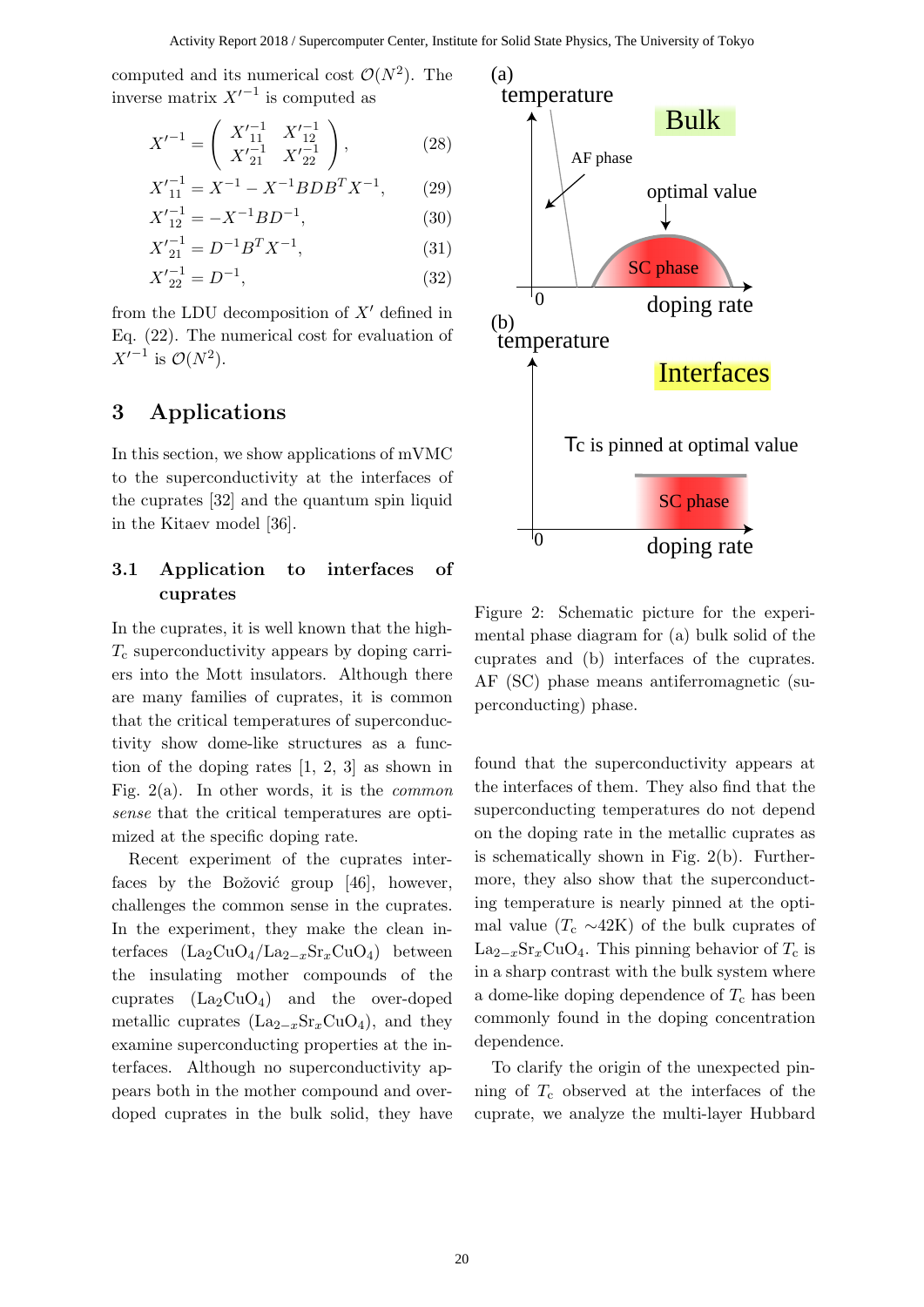model [shown in Fig. 3(a)] by using mVMC, which is one of the simplest theoretical models for the interfaces. The Hamiltonian of the model is given as

$$
H = -t \sum_{\langle i,j \rangle,\sigma,\nu} (c_{i\sigma\nu}^{\dagger} c_{j\sigma\nu} + \text{h.c.})
$$

$$
- t_z \sum_{i,\sigma,\langle\nu,\nu'\rangle} (c_{i\sigma\nu}^{\dagger} c_{i\sigma\nu'} + \text{h.c.})
$$

$$
+ U \sum_{i,\nu} n_{i\uparrow\nu} n_{i\downarrow\nu} - \sum_{i,\sigma,\nu} \epsilon_{\nu} n_{i\sigma\nu}, \qquad (33)
$$

where  $c^{\dagger}_{i\sigma\nu}$  ( $c_{i\sigma\nu}$ ) is the creation (annihilation) operator of an electron at *i*th site on the *ν*th layer with spin  $\sigma$  and  $n_{i\sigma\nu} = c_{i\sigma\nu}^{\dagger} c_{i\sigma\nu}$  is the corresponding number operator. For simplicity, we consider only the nearest-neighbor pair for the intra-layer transfer *t* and the inter-layer transfer  $t_z$ . In this calculation, we consider the five-layer Hubbard model ( $0 \leq \nu \leq 4$ ). We employ the parameter values within the realistic constraint of the cuprate interface suggested from the experimental results and ab initio calculations, i.e., for the inter-layer transfer we take  $t_z = 0.05t$  and the onsite Coulomb interaction is set to  $U = 8t$ . In this analysis, we set the energy unit  $t = 1$  ( $\sim 0.5$  eV in the cuprates).

The layer-dependent onsite level energy is represented by  $\epsilon_{\nu}$ . From the experiment, it is known that the inter-layer diffusion of Sr atoms occur around the interfaces [47, 46]. To realistically mimic the inter-layer diffusion effect that makes the onsite energy level gradually change within a few layer, we employ the following layer dependent onsite energy

$$
\epsilon_{\nu+1} = \epsilon_{\nu} - \Delta \epsilon \ (1 \le \nu \le 3), \qquad (34)
$$

where  $\Delta \epsilon$  is a constant. The layer dependence of the onsite level energy is shown in Fig. 3 (b). We assume that the 0th is insulating and the other layers  $(\nu \geq 1)$  are metallic. To make the 0the layer insulating, we take  $\epsilon_0 = \epsilon_1 + 1$ .

By using mVMC, we analyze the multilayer Hubbard model for several choices of ∆*ϵ*. We calculate the layer-dependent hole density



Figure 3: (a) Schematic picture of the theoretical models for the interface of cuprates. The dotted line denotes the interface between the metallic and insulating layer. The color schematically illustrates the change in the carrier concentration obtained by mVMC calculations. (b) Layer dependence of the onsite level energy employed in the multi-layer Hubbard model (red line). In the metallic phase around the interface, we assume that the onsite energy level changes linearly. From this layer-dependence of the onsite level energy, we mimic the effects of interlayer Sr diffusion observed in experiment [47]. We show the layer dependence of the Sr concentration as blue curves, which is taken from Ref. [47]

 $\delta_{\nu} = 1 - N_{\nu}/N_{\rm s}$ , where  $N_{\nu}$  ( $N_{\rm s}$ ) is the average electron number of the *ν*th layer (the number of the sites in each layer). We find that the bulk hole density,  $\delta_{\text{bulk}} = \delta_4$ , monotonically increases as a function of ∆*ϵ*. This result indicates that we can change the doping rate in the metallic region by controlling  $\Delta \epsilon$ . Thus, we can examine how the changes in the bulk hold density affect the superconducting properties at the interfaces.

To investigate the superconducting properties, we calculate the layer-dependent equaltime superconducting correlations of *dx*2*−<sup>y</sup>* 2 -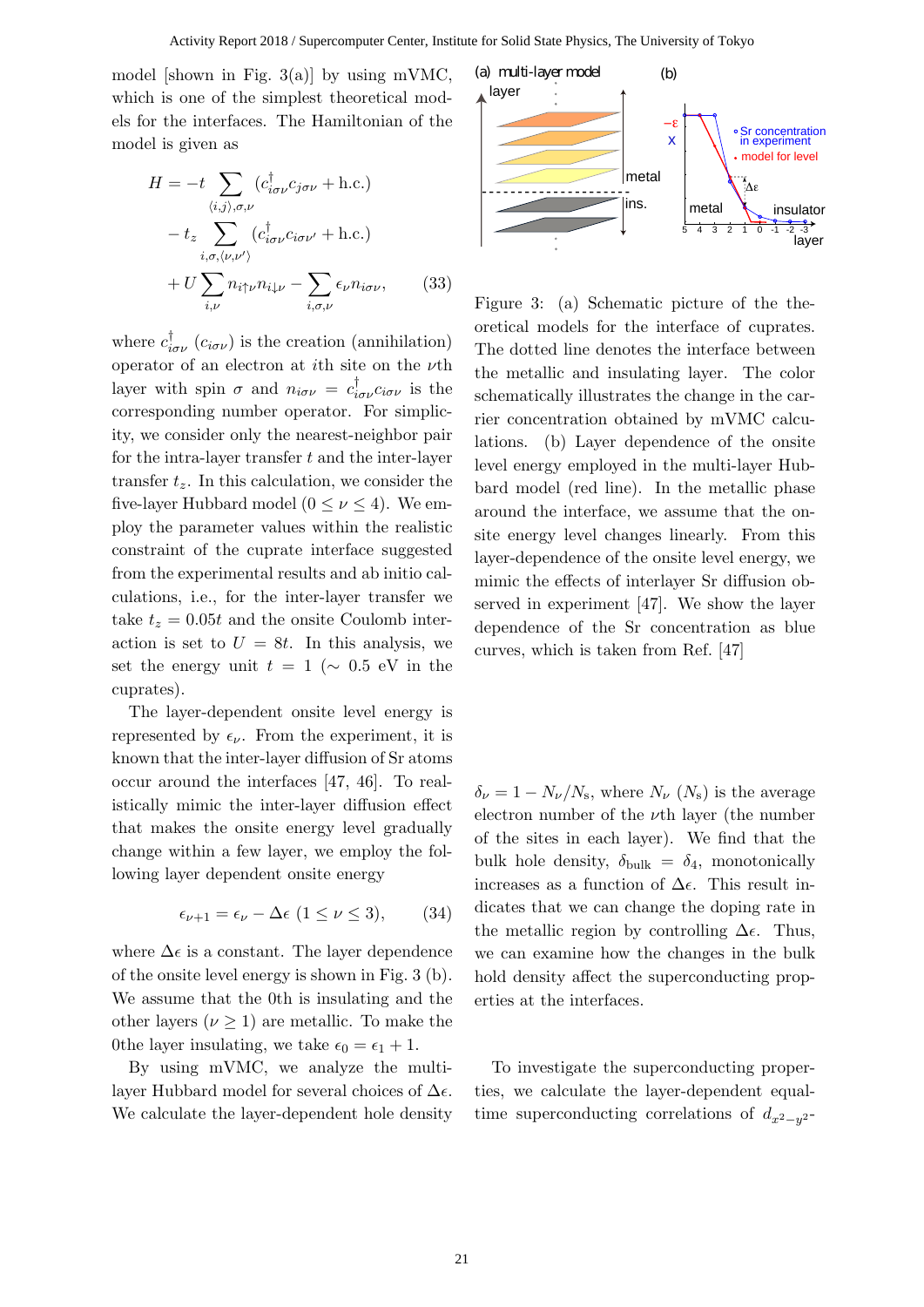wave symmetry defined as

$$
P_{\nu}(\boldsymbol{r}) = \frac{1}{2N_{\rm s}} \sum_{\boldsymbol{r}_i} \left[ \langle \Delta_{\nu}^{\dagger}(\boldsymbol{r}_i) \Delta_{\nu}(\boldsymbol{r}_i + \boldsymbol{r}) \rangle + \text{h.c.} \right],
$$
\n(35)

$$
\Delta_{\nu}(\boldsymbol{r}_{i}) = \frac{1}{\sqrt{2}} \sum_{j} f(\boldsymbol{r}_{j} - \boldsymbol{r}_{i}) (c_{i\uparrow\mu} c_{j\downarrow\mu} - c_{i\downarrow\mu} c_{j\uparrow\mu}),
$$
\n(36)

where  $\Delta_{\nu}$  denotes the  $d_{x^2-y^2}$ -wave superconducting order parameter at the *ν*th layer,  $f_d(\mathbf{r})$ is the form factor that describes the  $d_{x^2-y^2}$ wave symmetry, and  $\delta_{i,j}$  denotes the Kronecker's delta and  $\mathbf{r} = (r_x, r_y)$ . To estimate the superconducting long-range order, we calculate long-range limit of  $P_\nu(\mathbf{r})$ , which is defined as

$$
\bar{P}_{\nu} = \frac{1}{M} \sum_{2 < r = |r| < \sqrt{2}L} P_{\nu}(r). \tag{37}
$$

where *M* is the number of vectors satisfying  $2 < r = |\mathbf{r}| <$ *√* 2*L* (*L* represents the linear dimension of each layer). For sufficiently large *L*, this quantity converges to the square of the superconducting order parameter  $(|\langle \Delta^{\dagger}_{\nu}(\boldsymbol{r}) \rangle|^2)$ and we have actually shown that  $\bar{P}_{\nu}$  allows for a practical estimate of the superconducting long-range order in Ref. [20].

In Fig.  $4(a)$ , we plot the  $\delta_{\text{bulk}}$  (metallic bulk density) dependence of  $\bar{P}_{\nu}$ . As a result, we find that the superconductivity mainly appears at the interface (the 1st layer  $[\nu = 1]$ ). Furthermore, we also find that the superconducting correlations at the interface  $(\bar{P}_{\nu=1})$  is nearly fixed to the constant value and we confirm that its constant value is nearly equal to the maximum value in the bulk system, i.e., single-layer Hubbard model. This result is well consistent with experimental results where  $T_c$  is pinned at the optimal value in the bulk. We note that the same superconducting order parameter at  $T = 0$  naturally yields the same  $T_c$ .

In the analysis for the bulk cuprates, if we simply ignore the effects of the long-range Coulomb interactions, we find that the phase separation occurs around half filling and the



Figure 4: (a) Superconducting correlations for the multi-layer model. Superconducting correlations are pinned at constant value at the interface irrespective of the doping rate in the metallic region.(b) Schematic picture for interlayer phase separation. The color denote the charge density. Because of the inter-layer degrees of freedom, the instability toward the phase separation in the inner layer is dissolved through the reconstruction of the charge density around the interfaces.

superconducting correlations have maximum value at the edge of the phase separation [48]. By comparing the results for the bulk system and the interfaces, we find that instability toward the phase separation existing in the bulk system is *automatically* dissolved around the interfaces by using the inter-layer degrees of freedom as is schematically shown in Fig. 4(b). In other words, the carrier density at the interfaces is always fixed at the optimal value in the bulk system through the inter-layer phase separation, which dissolves the inner-layer phase separation existing in the bulk system. This result shows that the interfaces provide an ideal tool to stabilize superconductivity without fine tuning of the doping rates.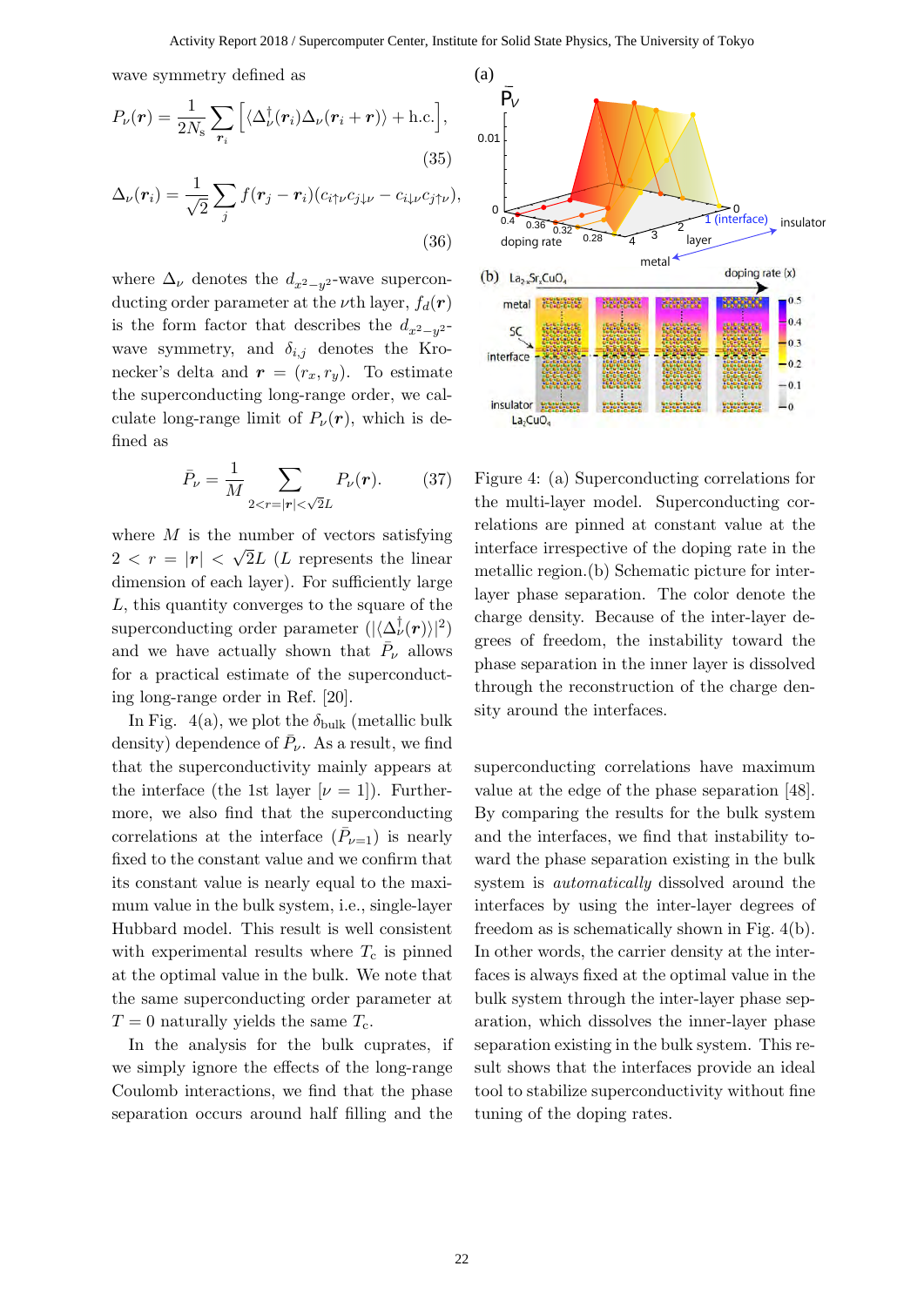### **3.2 Application to the Kitaev model**

As an application in the GCE, we perform VMC simulations on the optimization of the ground state in the Kitaev model on the honeycomb lattice [49]. The Kitaev model is defined as

$$
\mathcal{H} = \sum_{\gamma=x,y,z} \sum_{\langle I,J \rangle \in \gamma-\text{bond}} K_{\gamma} S_{I}^{\gamma} S_{J}^{\gamma},\qquad(38)
$$

where *I* means a site index which includes a unit-cell index *i* with a degree of freedom of the unit cell  $\alpha \in (A, B)$ , *i.e.*  $I = (i, \alpha)$ . Kitaev proved that the ground state of the Kiteav model can be analytically obtained and it is the quantum spin liquid. In addition, for the isotropic Kitaev model, non-Abelian anyons emerge as the elementary excitation by applying magnetic fields, which are important for the realization of the topological quantum computing. Although it seems to be artificial for the Ising interactions to have the dependence on the bond direction, it was theoretically proposed that the Kiteav interaction is dominant in strongly correlated materials with strong spin-orbit coupling [50]. Inspired from this proposal, many researchers have tried to synthesize Kitaev-like compounds and understand how the Kitaev spin liquid can stably exists.

One of the analytical ways to solve the Kitaev model is to use the Jordan-Wigner (JW) transformation. It was shown that the original spin Hamiltonian can be mapped onto the spinless BCS Hamiltonian with many-body interaction on *z*-bond by using the JW transformation defined as

$$
S_j^+ = \prod_{k < j} \left( -2S_k^z \right) c_j^{\dagger},\tag{39}
$$

$$
S_j^z = (n_j - \frac{1}{2}),\tag{40}
$$

and its ground state can be described as the BCS wavefunction[51, 52]. The fermionized

Kitaev model by the JW is represented as

$$
\mathcal{H} = \frac{J_x}{4} \sum_i (c_{iA}^\dagger - c_{iA})(c_{iB}^\dagger + c_{iB})
$$
  
+ 
$$
\frac{J_y}{4} \sum_i (c_{iB}^\dagger + c_{iB})(c_{i+e_1,A} - c_{i+e_1,A}^\dagger)
$$
  
+ 
$$
\frac{J_z}{4} \sum_i (2n_{iB} - 1)(2n_{i+e_2,A} - 1)
$$
  
+ 
$$
\mathcal{H}_{\text{boundary}},
$$
 (41)

where  $e_1$  and  $e_2$  are primitive translation vectors for the honeycomb lattice. We clearly see that there are the BCS terms,  $c_I^{\dagger} c_J^{\dagger}$  and  $c_I c_J$ , in Eq.  $(41)$ .  $\mathcal{H}_{\text{boundary}}$  means the boundary term which includes string operators due to the application of the JW transformation. When the system satisfies the open boundary condition, this term is banished and thus the original model defined in Eq. (38) can be exactly mapped onto the fermionized one.

Figure 5 shows the optimization process of VMC calculations in the antiferromagnetic Kitaev model by using two different basis; the original spin basis and JW fermion basis. Both are obtained by using a random initial state which has the lowest energy at the 4000 SR step in ten random states. We also perform the ED simulation by using open-source software  $\mathcal{H}\Phi$ [53], whose result is shown as the black thin line in Fig. 5. It is clearly seen that the JW fermion result converges to the exact ground state. On the other hand, although the energy by the conventional spin-basis wave function is gradually decreased, it does not seem to reach to the true ground state. This result indicates that the JW fermion basis is more appropriate for obtaining the Kitaev spin liquid without falling into local minima during the optimization process.

### **4 Summary**

In this report, we first explained the basics of mVMC. We explained that mVMC can treat the general Hamiltonians with the arbitrary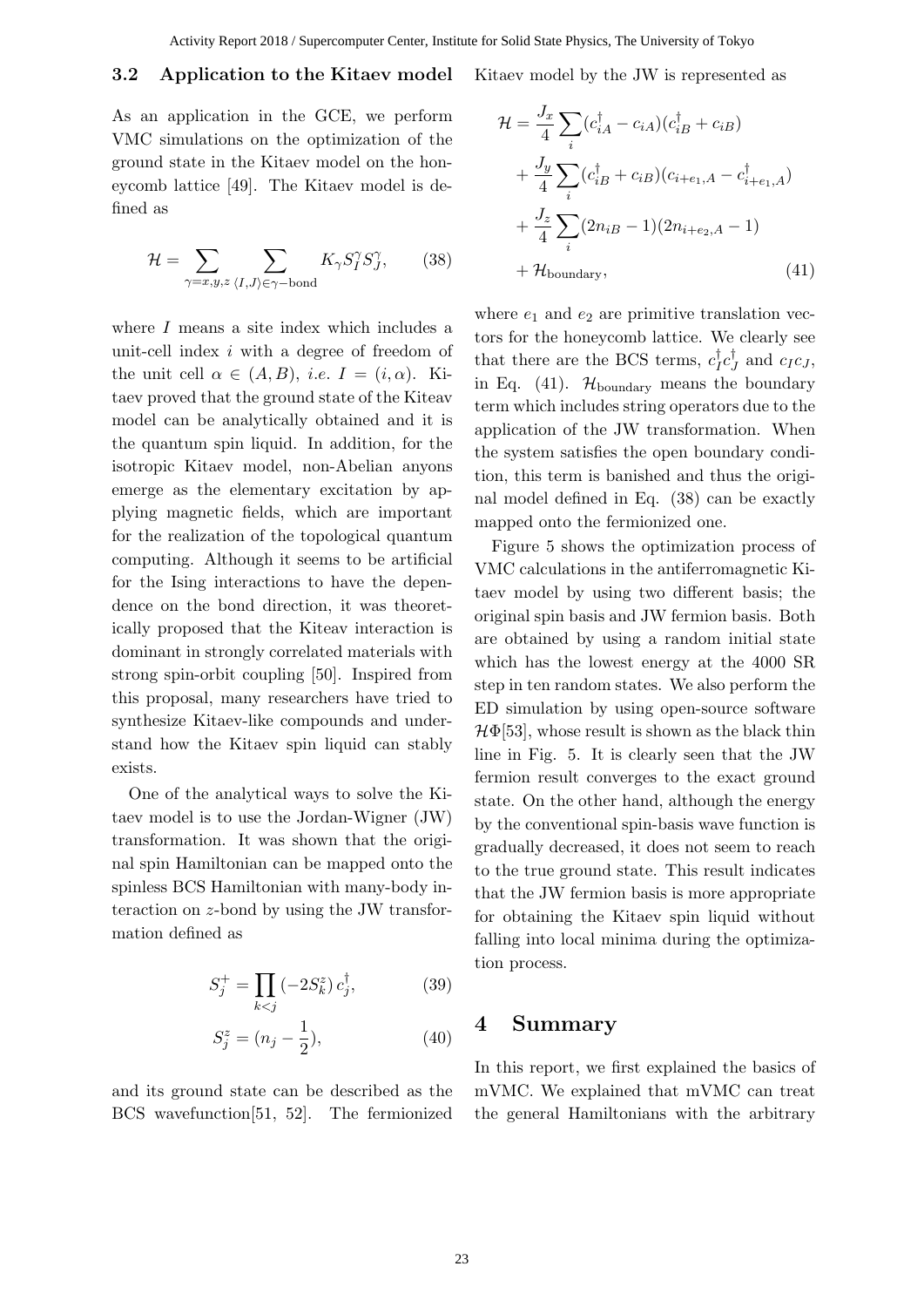

Figure 5: Optimization process in the antiferromagnetic Kitaev model for 4*×*3 unit cell and  $J_x = J_y = J_z = 1$ . Red and blue lines show the results by using Eqs. (8) and (9), respectively. Black thin line represents the energy obtained by using the exact diagonalization method.

one-body part and the arbitrary two-body interactions. We also explained the Monte Carlo sampling used in mVMC and the wavefunction implemented in mVMC. We also explained two optimization methods; the steepest descent (SD) method and the stochastic reconfiguration (SR) method. By taking the Hubbard model as an example, we showed that the speed of the optimization by the SD method is slower than that of the SR method. We also detailed the recent extension of mVMC for treating the systems without particle-number conservation

Then, we showed two recent application of mVMC. One is the application to the interfaces of the cuprates. By solving the multi-layer Hubbard model, which is an effective model for the interfaces the cuprates, we showed that the pinning of the  $T_c$  observed in the experiment can be well reproduced. We also clarified the origin of the pinning is the inter-layer phase separation. This result indicates that interfaces of the high- $T_c$  superconductors offers an ideal platform for stabilizing optimal superconductivity without fine tuning of the doping rate.

Another application is the analysis of the Kitaev model. By performing the Jordan-Wigner transformation, it is known that the Kitaev model is exactly solved and the quantum spin liquid appears. There is, however, the anomalous part, which breaks the particle number conservation, inevitably appears. To treat the Kitaev model under the Jordan-Wigner transformation, we used mVMC with the grand canonical ensemble. As a result, mVMC with the grand canonical ensemble works well for reproducing the Kitaev spin liquid.

# **Acknowledgment**

This work was supported by Grant-in-Aid for Building of Consortia for the Development of Human Resources in Science and Technology from the MEXT of Japan. A part of the numerical calculation of this work was performed with the supercomputer in the Institute for Solid State Physics, the University of Tokyo. We also thank the computational resources of the K computer provided by the RIKEN Advanced Institute for Computational Science through the High Performance Computing Infrastructure System Research projects (hp140215, hp150211, hp150173, and hp160201) supported by the MEXT of Japan. This work was also supported by JSPS KAK-ENHI (Grant Nos. 16K17746 and 16H06345), and by MEXT as a social and scientific priority issue (Creation of new functional devices and high-performance materials to support nextgeneration industries) to be tackled by using post-K computer. The authors acknowledge Satoshi Morita, Kazuyoshi Yoshimi, Mitsuaki Kawamura, Takahiro Ohgoe, Masatoshi Imada, and Takeo Kato for collaborations in developing mVMC. The work on the interfaces of the cuprates was done by collaboration with Yusuke Nomura, Silke Biermann, and Masatoshi Imada.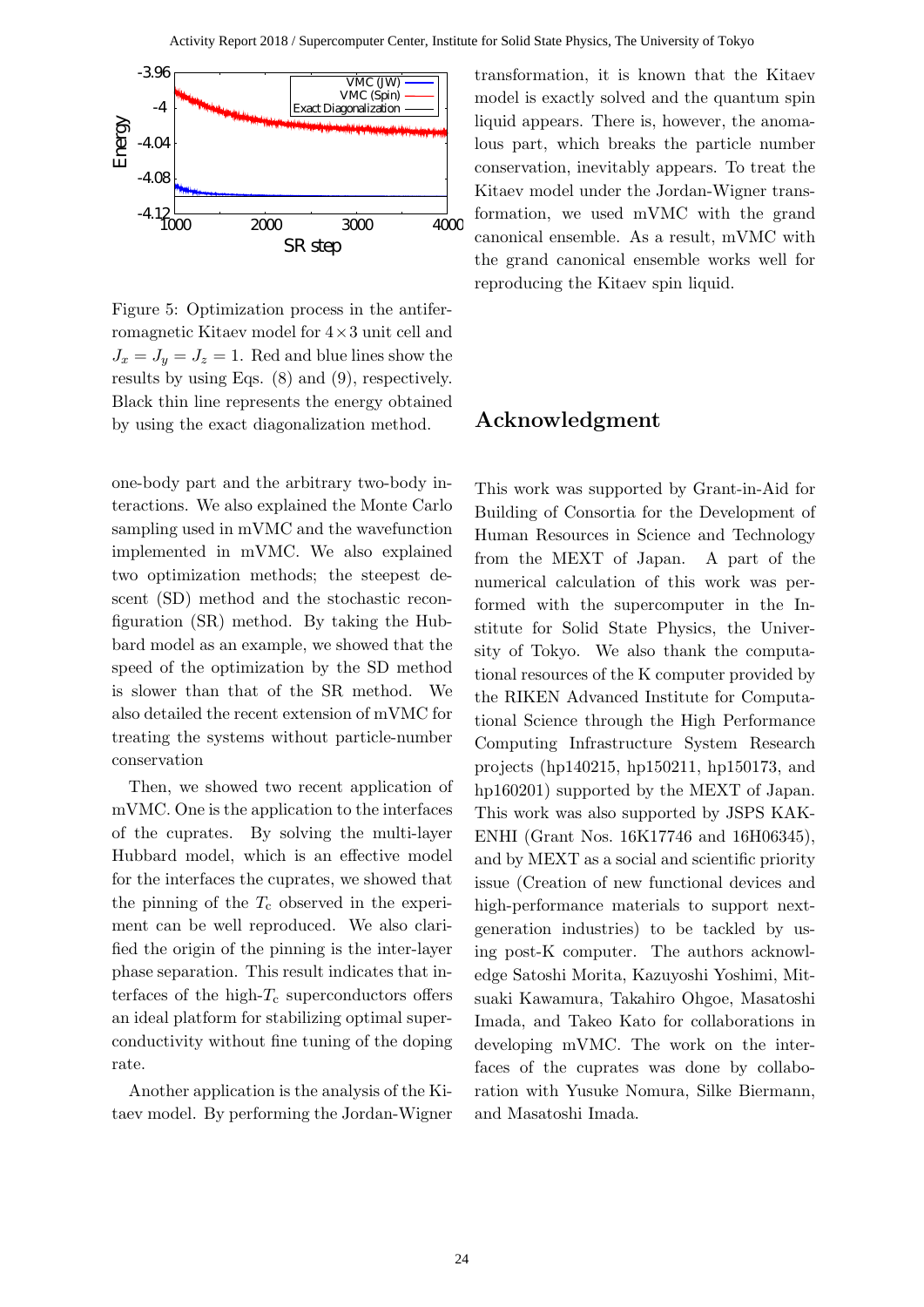Activity Report 2018 / Supercomputer Center, Institute for Solid State Physics, The University of Tokyo

# **References**

- [1] M. Imada, A. Fujimori, Y. Tokura, Rev. Mod. Phys. **70**, 1039 (1998).
- [2] P. A. Lee, N. Nagaosa, X.-G. Wen, Rev. Mod. Phys. **78**, 17 (2006).
- [3] B. Keimer, S. A. Kivelson, M. R. Norman, S. Uchida, J. Zaanen, Nature **518**, 179 (2015).
- [4] L. Balents, Nature **464**, 199 (2010).
- [5] C. Gros, Ann. Phys. **189**, 53 (1989).
- [6] F. Becca, S. Sorella, Quantum Monte Carlo approaches for correlated systems, Cambridge University Press, 2017.
- [7] W. L. McMillan, Phys. Rev. **138**, A442 (1965).
- [8] D. Ceperley, G. V. Chester, M. H. Kalos, Phys. Rev. B **16**, 3081 (1977).
- [9] S. Sorella, Phys. Rev. B **64**, 024512 (2001).
- [10] S. Sorella, M. Casula, D. Rocca, J. Chem. Phys. **127**, 014105 (2007).
- [11] E. Neuscamman, C. J. Umrigar, G. K.-L. Chan, Phys. Rev. B **85**, 045103 (2012).
- [12] https://github.com/ issp-center-dev/mVMC
- [13] https://ma.issp.u-tokyo.ac.jp/en/ app/518
- [14] T. Misawa, S. Morita, K. Yoshimi, M. Kawamura, Y. Motoyama, K. Ido, T. Ohgoe, M. Imada, T. Kato, Computer Physics Communications **235**, 447 (2019).
- [15] http://www.issp.u-tokyo.ac.jp/ supercom/softwaredev
- [16] D. Tahara, M. Imada, J. Phys. Soc. Jpn. **77**, 114701 (2008).
- [17] D. Tahara, M. Imada, J. Phys. Soc. Jpn. **77**, 093703 (2008).
- [18] R. Kaneko, S. Morita, M. Imada, J. Phys. Soc. Jpn. **83**, 093707 (2014).
- [19] S. Morita, R. Kaneko, M. Imada, J. Phys. Soc. Jpn. **84**, 024720 (2015).
- [20] T. Misawa, M. Imada, Phys. Rev. B **90**, 115137 (2014).
- [21] H.-H. Zhao, K. Ido, S. Morita, M. Imada, Phys. Rev. B **96**, 085103 (2017).
- [22] K. Ido, T. Ohgoe, M. Imada, Phys. Rev. B **97**, 045138 (2018).
- [23] Y. Motome, K. Nakamikawa, Y. Yamaji, M. Udagawa, Phys. Rev. Lett. **105**, 036403 (2010).
- [24] T. Misawa, J. Yoshitake, Y. Motome, Phys. Rev. Lett. **110**, 246401 (2013).
- [25] T. Misawa, K. Nakamura, M. Imada, J. Phys. Soc. Jpn. **80**, 023704 (2011).
- [26] T. Misawa, K. Nakamura, M. Imada, Phys. Rev. Lett. **108**, 177007 (2012).
- [27] T. Misawa, M. Imada, Nat. Commun. **5**, 5738 (2014).
- [28] M. Hirayama, T. Misawa, T. Miyake, M. Imada, J. Phys. Soc. Jpn. **84**, 093703 (2015).
- [29] H. Shinaoka, T. Misawa, K. Nakamura, M. Imada, J. Phys. Soc. Jpn. **81**, 034701 (2012).
- [30] M. Hirayama, T. Misawa, T. Ohgoe, Y. Yamaji, M. Imada, arXiv:1901.00763 (2019).
- [31] T. Ohgoe, M. Hirayama, T. Misawa, K. Ido, Y. Yamaji, M. Imada, arXiv:1902.00122 (2019).
- [32] T. Misawa, Y. Nomura, S. Biermann, M. Imada, Sci. Adv. **2**, e1600664 (2016).